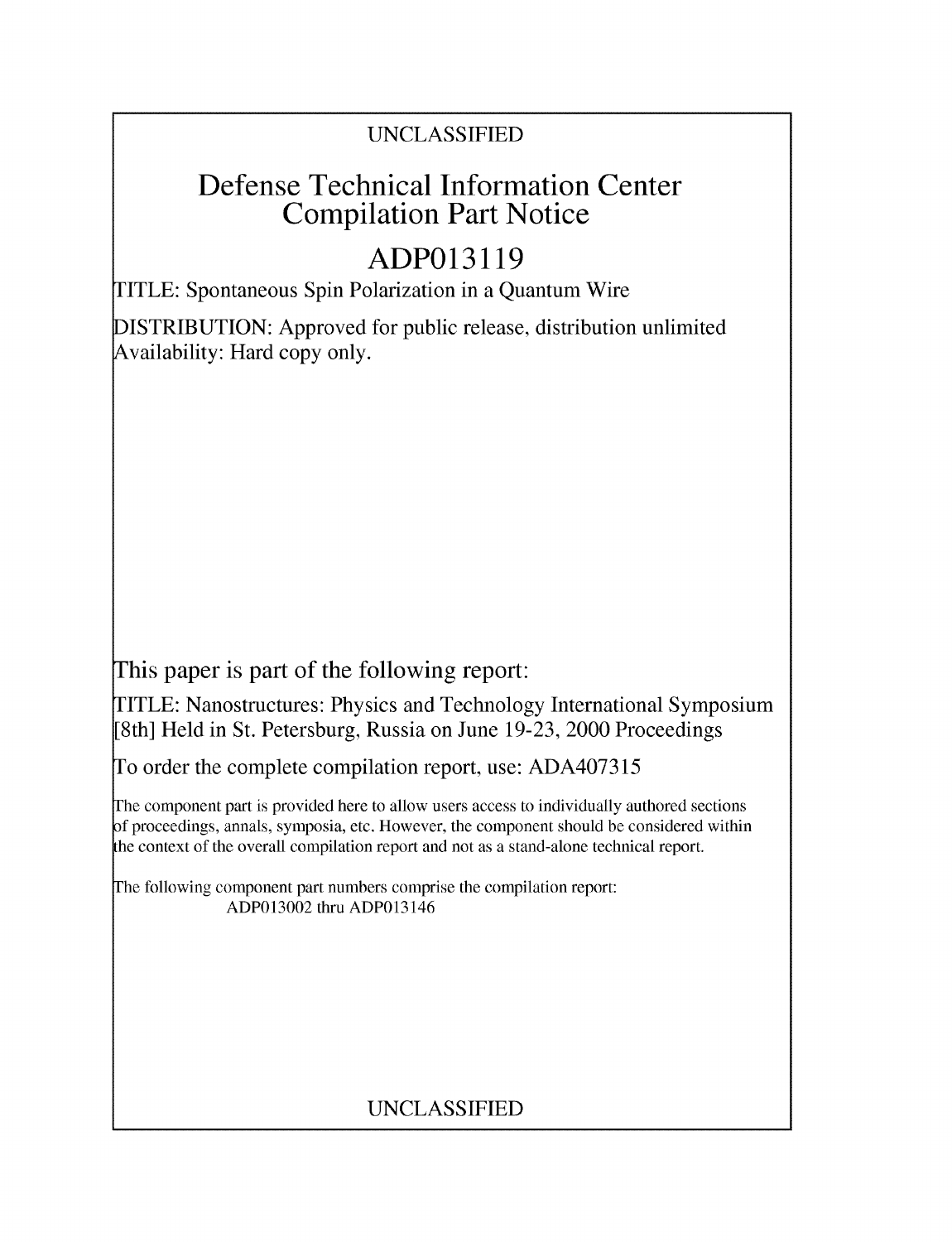8th Int. Symp. "Nanostructures: Physics and Technology" **QWR/QD.26p** St Petersburg, Russia, June 19-23, 2000 © 2000 loffe Institute

### Spontaneous spin polarization in a quantum wire

*V V'yurkov* and A. Vetrov Institute of Physics and Technology, RAS Nakhimovsky prosp. 34, Moscow, 117218, Russia e-mail: vyurkov@mail.imvs.ru

Firstly the miraculous "0.7 structure" was seen in the experiments with quantum wires (QWRs) in 1996 **[11.** There was registered the pronounced additional step of a quantum wire conductance quantization at the level 0.7 of a conductance quantum  $G_0 = 2e^2/\hbar$ . A bit later an apparent deviation from a conductance quantum  $G_0 = 2e^2/\hbar$  was also observed in the most perfect for today long QWRs fabricated by cleaved overgrowth of GaAs/A1GaAs quantum well heterostructures [2]. Even a decrease up to 50% was registered for 20  $\mu$ wire. Worth mentioning that the effect was present for multiple quantization steps visible in the experiment. Recently a novel observation of the 0.7 structure was made in quantum wires manufactured by split-gate technology [3]. The authors saw again an additional step of quantization at the level  $0.7 \cdot 2e^2/\hbar$ . The fact that quite different structures revealed the same effect pointed out to its fundamental origin.

For a while there was no adequate explanation consistent with all available experimental data. Attempts to apply the spin and spinless Luttinger liquid theories seemed the most appropriate to unravel the problem. Indeed, these theories gave the corrections to QWR conductance caused by Coulomb interaction between electrons [41:

$$
G = G_0 (1 + V(0)/\pi v_\text{F})^{-1/2} \tag{1}
$$

where  $V(0)$  represents the Fourier transform  $V(q)$  of the real space interaction potential between electrons for the transfer momentum q equal to zero,  $v_F$  is the Fermi velocity. However, these corrections have monotonic dependence on the Fermi energy that contradicts with abrupt transition to common integer steps of conductance quantum with rising a gate voltage observed in the experiment **[31** and flat plateaus observed in [21.

When a disorder was involved **[51** this also gave rise to an obvious decrease of the conductance but dependent on the electron density in the wire. The calculations fulfilled for realistic QWR wall roughness also revealed a strong dependence of scattering rate on the Fermi energy and subband number [6]. Thus such a scattering can not be at all a feasible reason of conductance deviation because it do not accord with observed flat plateaus (within 5%) and conductance steps of equal height [21.

Moreover, the latest experiments discovered an obvious connection of the "0.7 structure" with spin polarization of electrons in a QWR. They saw a smooth transition of the "0.7 structure" for zero magnetic field to the "0.5 structure" when a magnetic field was going up [31. This experimental evidence crucially sustains the hypothesis of spontaneous spin polarization of electrons in a QWR was beforehand put forward in [7 1.

Here we argue that the strong deviation from conductance quantum is caused just by a spontaneous spin polarization due to exchange interaction between electrons in a QWR.

As for Coulomb interaction, it can be put into consideration in an audible self-consistent way. However, a realistic Coulomb potential in a QWR should be taken into account [8]. Surely, the electrostatic potential induced by internal electrons in a QWR can even blocade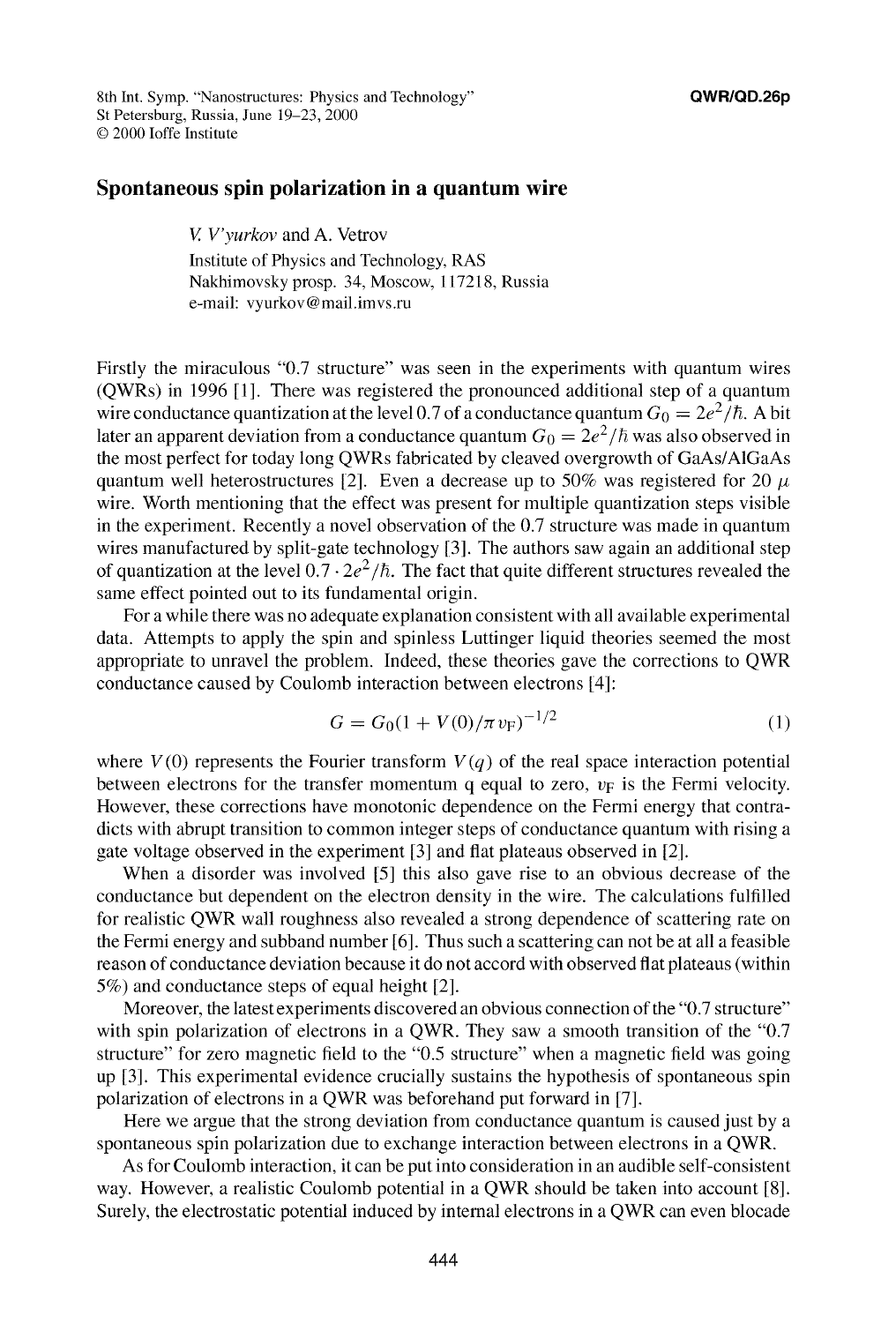the wire conductance. But we adhere to the experimental conditions when the wire was quite penetrable for electrons and electrostatic potential can not influence on the linear response to infinitesimal bias applied to the wire.

We assume that exchange energy is small compared with kinetic energy so that pair interaction between electrons is efficient approximation. Suppose that two electrons move across QWR in the same direction (left or right moving fields) with sufficiently small longitudinal momentum difference  $\hbar \Delta k$  so that

$$
\hbar \Delta k < \hbar / \lambda \tag{2}
$$

where  $\lambda$  is an effective screening length ( $\lambda < L$ ) and L is a wire length. These electrons possess exchange energy almost as great as Coulomb energy, i.e.

$$
(e^2/\kappa L)\ln(\lambda/d). \tag{3}
$$

Here d is a QWR diameter. In our calculations the conventional Coulomb potential  $V(x) =$  $1/\kappa x$  was cut off for distances x smaller than d. For greater momentum mismatch exchange integrals involve fast oscillating functions and tend to zero. A sign of exchange energy depends on the spin configuration. If electrons have an antisymmetric spin configuration (total spin equals unity) then their space wave function is symmetric and the sign of exchange energy is positive, i.e. the same as that of Coulomb energy. Otherwise, when a total spin equals zero, the exchange energy is negative and reduces total energy of electron system.

It was found out that due to exchange interaction the ground state  $(T = 0)$  corresponding to the minimum of the total energy (including kinetic one) can be that of predominant symmetrical spin configuration for electrons near the Fermi level, i.e. spin polarized. The condition of the cross-over from conventional unpolarized state to polarized one is as follows

$$
\frac{\pi a_{\rm B} k_{\rm F}}{4 \ln(\lambda/d)} < 1\tag{4}
$$

where  $k_F$  is the Fermi electron wave vector and  $a_B = \hbar^2 \kappa /me^2$  is a Bohr radius. It should be noted that much higher Fermi energies obey the above condition than that obeying the condition of **ID** Wigner crystallization derived in [121. Although these conditions differ only by coefficients and arguments in logarithmic function this difference is essential. Once the condition (4) is met the polarized phase arises in the energy interval under the Fermi level

$$
\delta \epsilon = (e^2/\kappa \lambda) \ln(\lambda/d). \tag{5}
$$

The magnitude of  $\delta \epsilon$  equals the exchange energy per one Fermi electron. Worth mentioning that it does not depend upon Fermi energy of electrons in any subband of a QWR. This is in a good qualitative agreement with the experimental evidence for conductance corrections to be insensitive to the Fermi energy [21.

In a polarized phase the density of states of electrons adjacent to the Fermi level much decreases although at the same moment energy corrections (consequently the corrections of Fermi velocity  $v_F$ ) are rather small. We obtained the relative decrease of the electron density of states in the energy interval  $\delta \epsilon$  under the Fermi level as follows:

$$
\frac{1}{\pi a_{\rm B} k_{\rm F}} \ln(\lambda/d). \tag{6}
$$

According to inequality (4) the decrease of density of states cannot be less than 1/4 in spin polarized phase. The "diluted" density of states results in corresponding decrease of